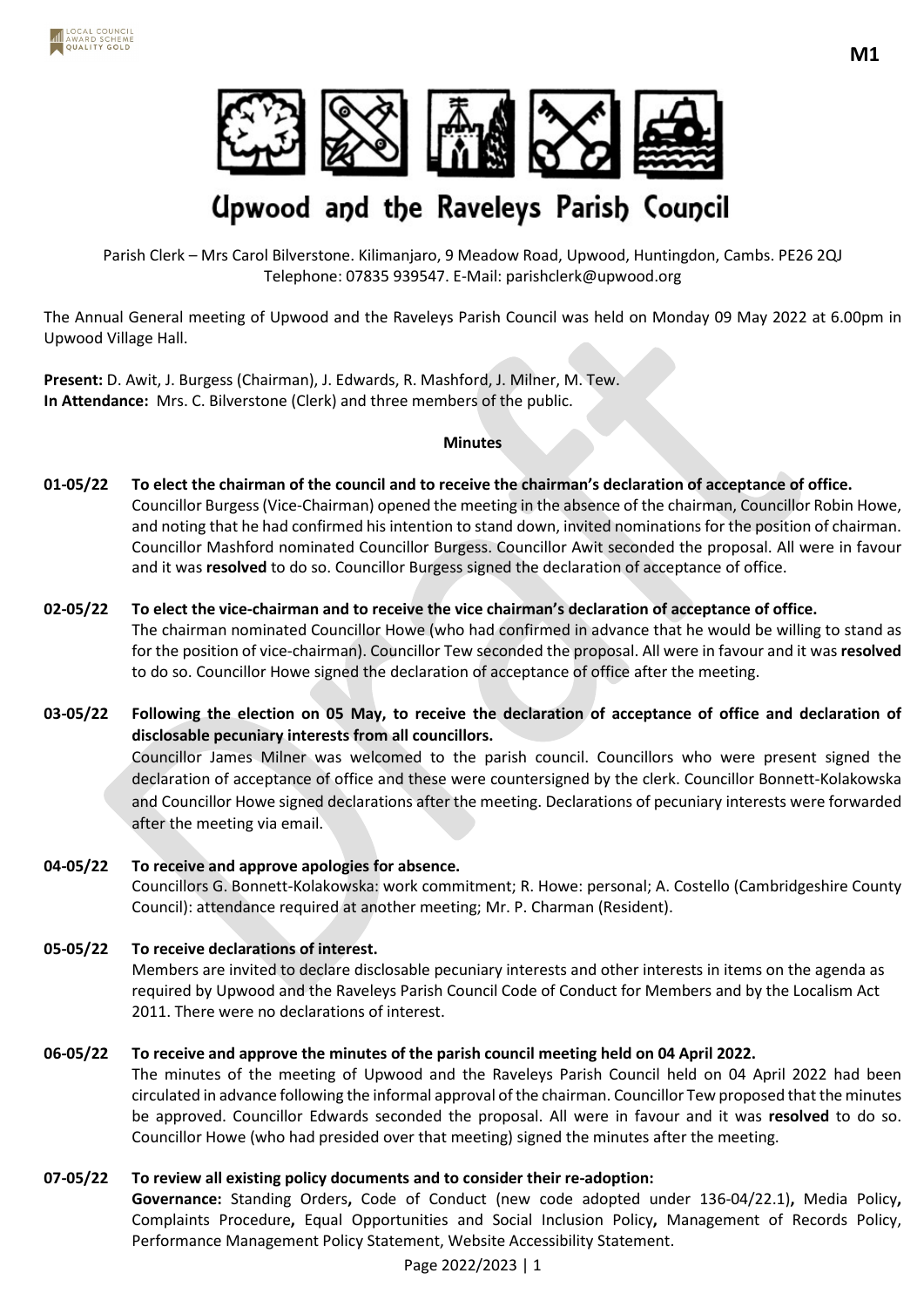

**Insurance:** (see item 11-05/21.1 regarding the policy renewal on 01 June 2021).

**Freedom of Information & Data Protection:** Data Protection Manual, Freedom of Information Publication Scheme, Data Audit Schedule, Data Breach Reporting Form, Data Protection Privacy Notice, Information Data Protection Policy, New Councillor Contact Privacy Notice, Removable Media Policy, Social Media Policy.

**Health & Safety & Risk Management:** Health & Safety Advice and Policy, Risk Management Procedures, Risk Management Policy.

**Community:** Community Engagement Action Plan and Policy, Grant Awarding Policy, Volunteer Policy, Crime and Disorder Policy Statement, Leadership in Planning for the Future Policy Statement, Emergency Plan.

**Parish Council Personnel:** Training and Development Statement of Intent, Disciplinary & Grievance Procedure. **Parish Assets:** Schedule of Assets and Investments, Biodiversity Statement.

Councillors confirmed that they had reviewed the existing policy documents. Councillor Burgess proposed that they all be re-adopted. Councillor Tew seconded the proposal. All were in favour and it was **resolved** to do so.

## **08-05/22 Public participation.**

To allow up to 10 minutes (2 minutes per person) for any members of the public and councillors declaring the existence and nature of a prejudicial interest to address the meeting in relation to the business on this agenda. There was no public participation.

## **09-05/22 To receive reports from county and district councillors.**

There were no county or district councillors in attendance and no reports had been received.

## **10-05/22 Notification of planning items.**

- 10-05/22.1 21/00572/FUL | Application for full planning permission for demolition of existing redundant buildings and infrastructure and residential development of 321 dwellings with associated highways, infrastructure and open space | Upwood Hill House and part of RAF Upwood (deferred from minute ref.: 154-04/21.1). This application remains in abeyance.
- 10-05/22.2 22/00552/S73 | Variation of condition 2 (Plans) to 20/00898/FUL for amended plans: Agricultural Buildings Grange Farm, Upwood Road, Great Raveley. The chairman proposed that as the variations were relatively minor and aesthetic in nature, the parish council should support this application. Councillor Tew seconded the proposal. All were in favour and it was **resolved** to do so.

### **11-05/22 Finance**

11-05/22.1 To approve accounts for payment: 09 May 2022

| Reference  | <b>Description</b>                                  | Payee                                    | Amount   |
|------------|-----------------------------------------------------|------------------------------------------|----------|
| SO.        | Clerk/RFO Salary. April 2022                        | Mrs C. Bilverstone                       | £1048.15 |
| <b>SO</b>  | Clerk/RFO Salary PAYE/NI                            | <b>HMRC</b>                              | £55.94   |
| SO         | <b>Employer National Insurance April 2022</b>       | <b>HMRC</b>                              | £60.83   |
| DD         | <b>Employee &amp; Employer Pension Contribution</b> | <b>SALVUS Master Trust</b>               | £116.22  |
| DD         | <b>Pension Administration Fee</b>                   | <b>SALVUS Master Trust</b>               | £24.00   |
| 916315084  | Clerk's Expenses: Working from Home Allowance,      | Mrs C. Bilverstone                       | £21.70   |
|            | printing costs, postage, travel (April).            |                                          |          |
| Debit Card | Monthly Fee.                                        | <b>Unity Trust Bank</b>                  | £3.00    |
| Debit Card | Mobile Phone Monthly Top-Up                         | Unity Trust Bank / Tesco.com             | £7.50    |
| Debit Card | Monthly Subscription. Acrobat Pro DC.               | Unity Trust Bank / store@adobe.com       | £15.17   |
| 97884579   | Parish Maintenance                                  | <b>BEAM</b>                              | £900.00  |
| 338646620  | Meeting Hall Hire (Jan - Mar 2022)                  | Upwood and the Raveleys Village Hall     | £65.15   |
| Debit Card | Replacement MVAS batteries (ref. 137-04/22.2)       | Electroquest                             | £119.00  |
| DD.        | Data Protection Renewal Fee                         | <b>Information Commissioner's Office</b> | £35.00   |
| 687392185  | Annual Inspection: Bentley Close Play Area          | RoSPA Play Safety                        | £84.00   |
| 49279309   | Defibrillator Pads                                  | <b>Community Heartbeat</b>               | £52.80   |
| 555416329  | Rent: Glebe Paddock                                 | <b>Jolliffe Daking LLP</b>               | £224.00  |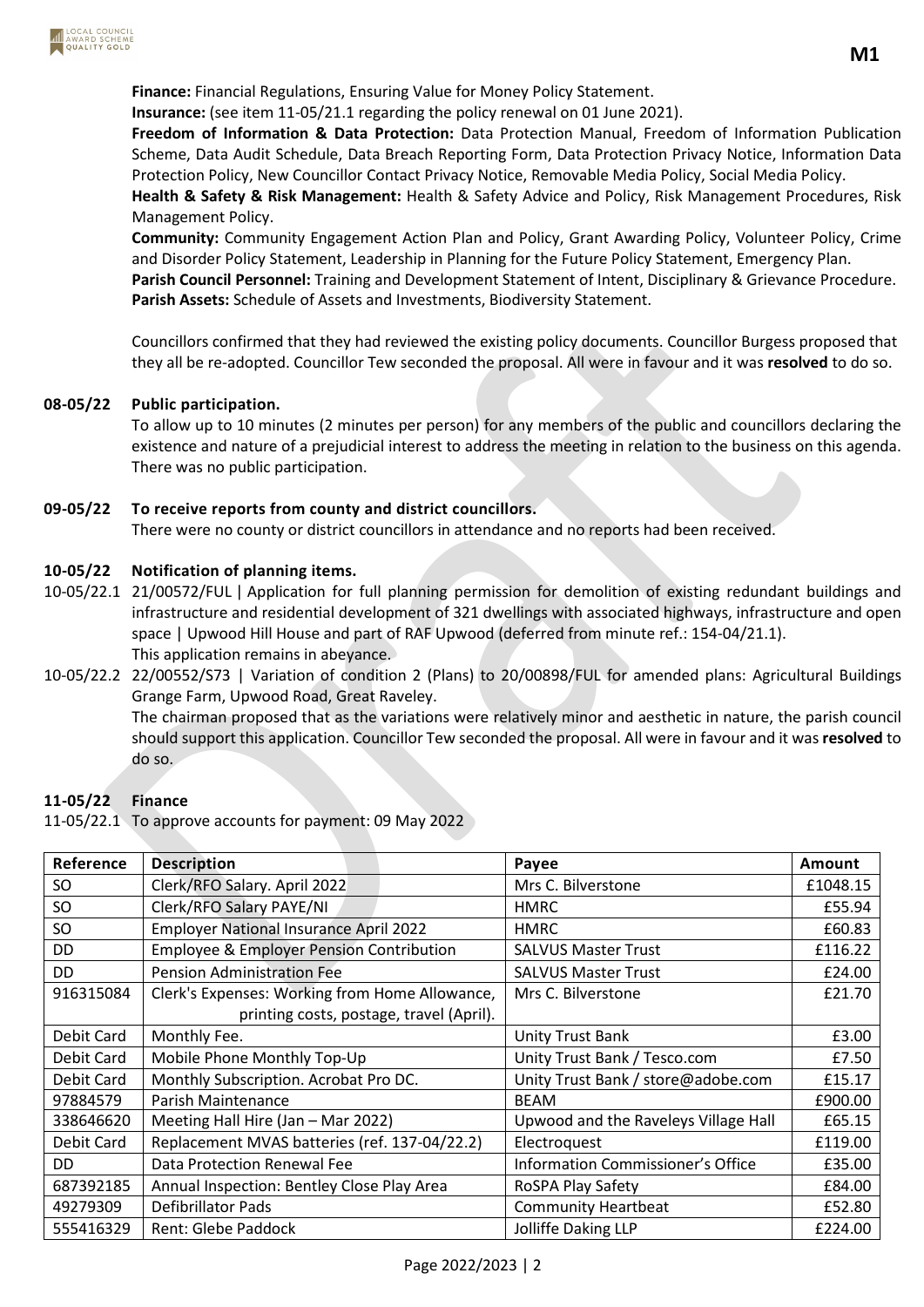

11-05/22.2 To note income received: 09 May 2022.

| Reference   | <b>Description</b>                             | <b>Received From</b>             | Amount     |
|-------------|------------------------------------------------|----------------------------------|------------|
| <b>BACS</b> | Precept 2022/2023                              | Huntingdonshire District Council | £27,000    |
| <b>BACS</b> | VAT Return 2021/2022 (minute ref. 135-04/22.6) | HMRC                             | £1577.05 l |

Councillor Mashford proposed that the accounts be approved for payment and that the income received be acknowledged. Councillor Awit seconded the proposal. All were in favour and it was **resolved** to do so. The chairman signed the list of payments on the agenda; the chairman and Councillor Mashford agreed signed each of the invoices and agreed to authorise the online payments. The chairman signed the bank reconciliation and this was countersigned by Councillor Edwards.

11-05/22.3 To appoint a third signatory for the parish council's bank accounts. The chairman proposed that Councillor Milner be appointed as a signatory. Councillor Mashford seconded this proposal. All were in favour and it was **resolved** to do so.

## **12-05/22 Governance**

- 12-05/22.1 To consider quotations for the renewal of the parish council's insurance policy, due on 01 June 2022.
	- The clerk confirmed that she had sought quotations from four companies. Despite reminders only two had responded. The quotation from the parish council's current insurer, Hiscox Insurance Company Limited for a three-year long-term agreement was £712.48. The second quotation on the same basis was £16.34 more expensive. The clerk confirmed that the parish council's financial regulations require the council to "strive" for three quotations. Councillors agreed that sufficient effort had been made to source additional options. Councillor Edwards proposed that as the cost of the two quotations were so closely aligned that the parish council opt to remain with the current provider which was also the cheaper of the two. Councillor Milner seconded this proposal. All were in favour and it was **resolved** to do so.
- 12-05/22.2 To consider councillor portfolio responsibilities and to appoint a councillor to take responsibility for health and safety and risk assessments.

Councillors considered portfolio responsibilities based on the needs of the parish and personal skills, knowledge and interests. The following responsibilities were confirmed:

| <b>Councillor</b>        | <b>Portfolio Responsibilities</b>                                   |
|--------------------------|---------------------------------------------------------------------|
| David Awit               | Parish Grounds Maintenance                                          |
|                          | Health & Safety/Risk Management                                     |
| Gemma Bonnett-Kolakowska | Road Traffic and Speed Control, SID Maintenance                     |
|                          | Speed Management Working Party                                      |
| Janice Burgess           | Chairman                                                            |
|                          | Governance                                                          |
|                          | <b>Finance Working Party</b>                                        |
|                          | Speed Management Working Party                                      |
|                          | Liaison with Upwood Primary Academy                                 |
|                          | <b>Meeting Hall Opening/Closing</b>                                 |
| Jason Edwards            | Liaison with Upwood & the Raveleys Community Allotments Association |
|                          | Parish Boundaries Footpaths and Ditches                             |
|                          | <b>Community Gritting Volunteer for CCC</b>                         |
|                          | Charters Spinney maintenance & development                          |
|                          | Tree Officer                                                        |
|                          | St. Peter's Churchyard & Meadow Lane Cemetery                       |
|                          | Parish Land                                                         |